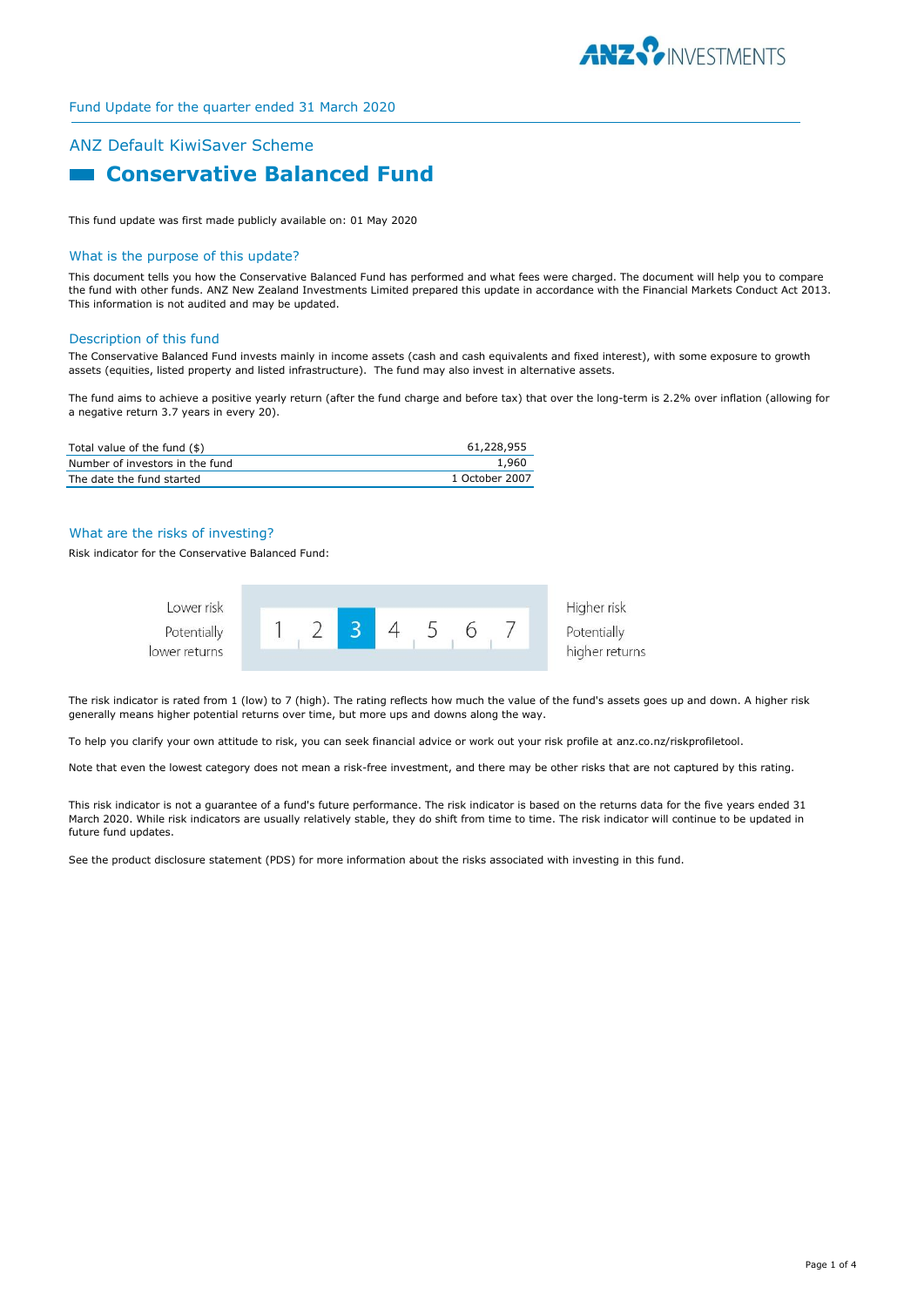# How has the fund performed?

|                                               | Average over past<br>five years | Past year |
|-----------------------------------------------|---------------------------------|-----------|
| <b>Annual return</b>                          |                                 |           |
| (after deductions for charges and tax)        | 3.28%                           | 0.17%     |
| Annual return                                 |                                 |           |
| (after deductions for charges but before tax) | 4.08%                           | 0.79%     |
| Market index annual return                    |                                 |           |
| (reflects no deduction for charges and tax)   | 4.83%                           | $0.97\%$  |

The market index annual return is calculated using the target investment mix and the indices of each asset class.

Additional information about the market index is available in the statement of investment policy and objectives on the offer register at www.discloseregister.companiesoffice.govt.nz.



# **Annual return graph**

This shows the return after fund charges and tax for each of the last 10 years ending 31 March. The last bar shows the average annual return for the last 10 years, up to 31 March 2020.

**Important:** This does not tell you how the fund will perform in the future.

Returns in this update are after tax at the highest prescribed investor rate (PIR) of tax for an individual New Zealand resident. Your tax may be lower.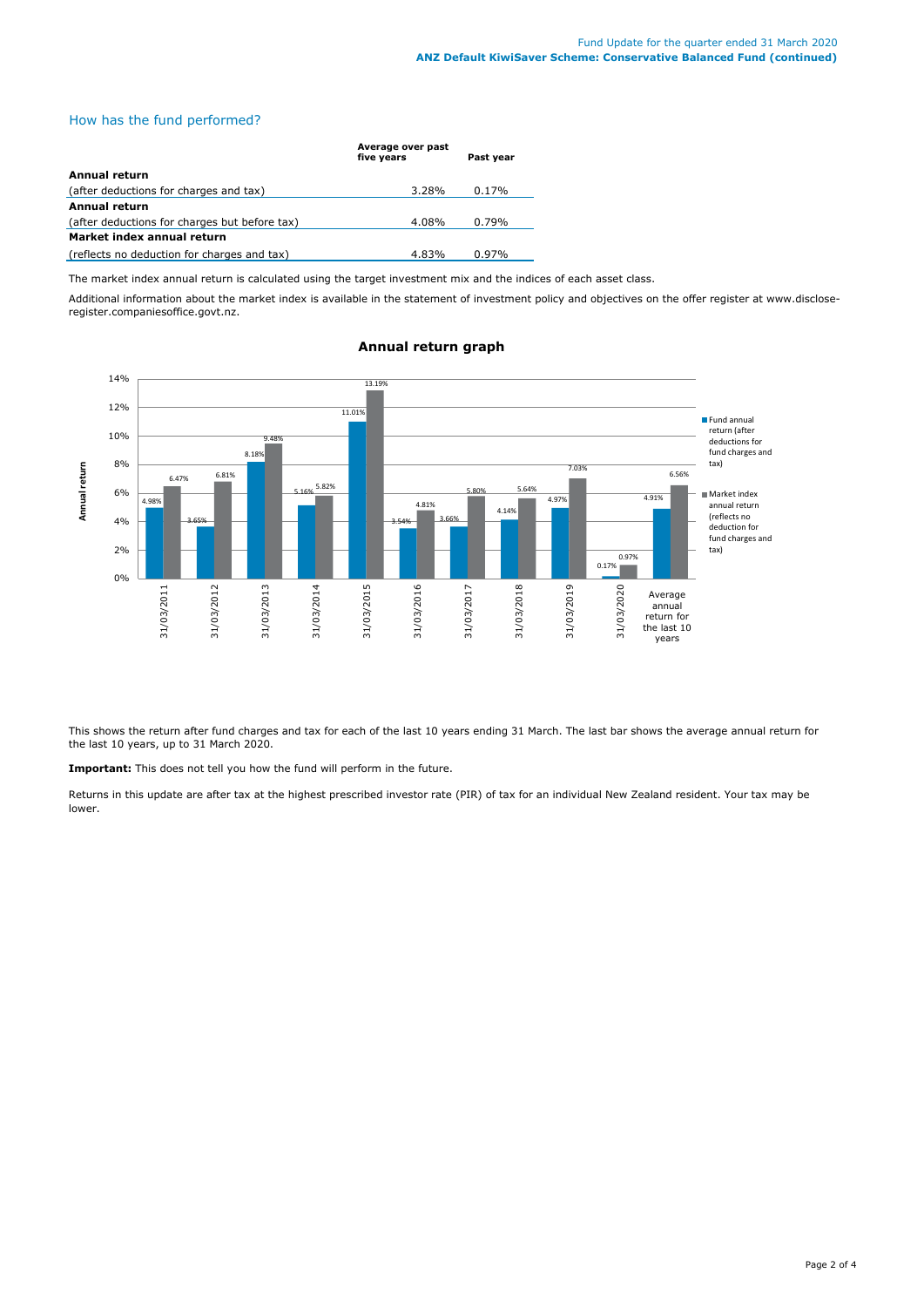# What fees are investors charged?

Investors in the Conservative Balanced Fund are charged fund charges. In the year to 31 March 2019 these were:

|                                             | % of net asset value          |
|---------------------------------------------|-------------------------------|
| Total fund charges <sup>1</sup>             | 0.90%                         |
| Which are made up of:                       |                               |
| Total management and administration charges | 0.90%                         |
| Including:                                  |                               |
| Manager's basic fee                         | 0.85%                         |
| Other management and administration charges | 0.05%                         |
| Total performance based fees<br>$0.00\%$    |                               |
|                                             | Dollar amount per<br>investor |
| <b>Other charges</b>                        |                               |
| Membership fee <sup>2*</sup>                |                               |

\* From 1 April 2019, the membership fee was removed for members under 18 years and reduced from \$24 to \$18 per year for all other members.

Investors are not currently charged individual action fees for specific actions or decisions (for example, for withdrawing from or switching funds). See the PDS for more information about Scheme fees.

Small differences in fees and charges can have a big impact on your investment over the long term.

## Example of how this applies to an investor

Sarah had \$10,000 in the fund at the start of the year and did not make any further contributions. At the end of the year, Sarah received a return after fund charges were deducted of \$17 (that is 0.17% of her inital \$10,000). Sarah also paid \$24 in other charges. This gives Sarah a total loss after tax of \$7 for the year.

## What does the fund invest in?

## **Actual investment mix<sup>3</sup> Target investment mix<sup>3</sup>**

This shows the types of assets that the fund invests in. This shows the mix of assets that the fund generally intends to invest in.